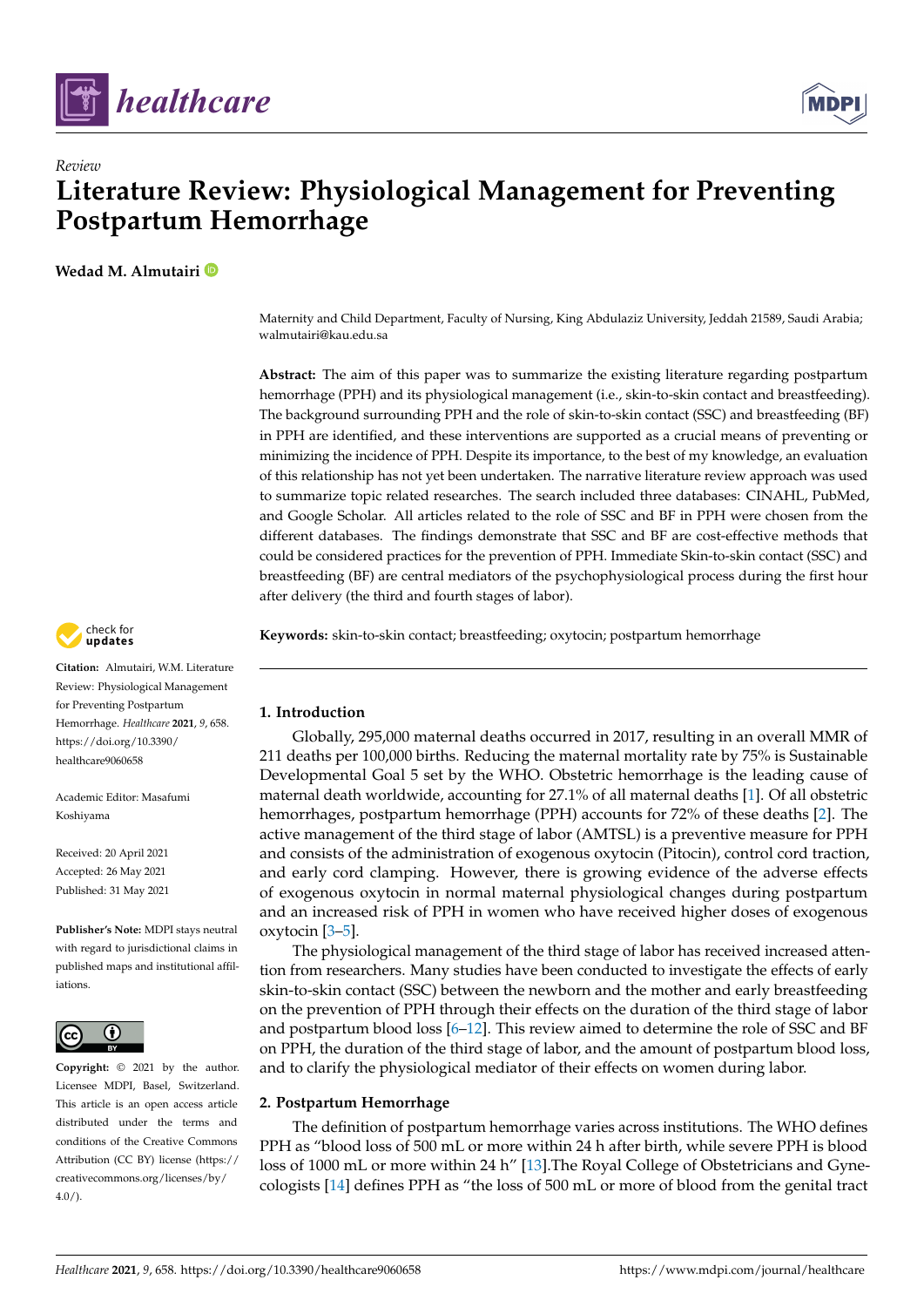within 24 h of the birth of a baby. Postpartum hemorrhage can be minor (500–1000 mL) or major (more than 1000 mL)." The American College of Obstetricians and Gynecologists (ACOG) defined PPH as blood loss of more than 500 mL for vaginal delivery and more than 1000 mL for cesarean section [\[15\]](#page-8-3), while their updated definition is "a cumulative blood loss of greater than or equal to 1000 mL or blood loss accompanied by signs or symptoms of hypovolemia within 24 h after the birth process" [\[16\]](#page-8-4).

Saxton et al. classified the definition of PPH into medical and physiological definitions. Their medical definition of PPH is "blood loss greater than 499 mL," while the physiological definition is "blood loss of any volume that causes signs of shock or anemia; this volume might vary from woman to woman" (p. 2) [\[7\]](#page-7-5). The main cause of PPH is uterine atony, i.e., the failure of the uterus to contract efficiently after placenta delivery, which is known as atonic PPH [\[17](#page-8-5)[–19\]](#page-8-6). PPH commonly lasts for 24 h, which is called immediate PPH, but there are instances of hemorrhage for up to six weeks after delivery, which is known as delayed PPH [\[20\]](#page-8-7).

#### *2.1. Prevalence and Consequences of PPH*

Obstetric hemorrhage is one of the leading contributing factors to maternal deaths worldwide, representing 27.1% of pregnancy-related deaths [\[1\]](#page-7-0). This preventable condition has caused challenges to obstetric care globally. Calvert et al. carried out a systematic review and meta-analysis of 71 studies using meta-regression techniques to provide regional estimates of the prevalence of postpartum hemorrhage and found that the overall prevalence rate was 10.8% worldwide for blood loss  $\geq$  500 cc, with Africa accounting for 25.7% of cases, both Latin America and Asia accounting for 8% each, and 13% in both Europe and North America [\[21\]](#page-8-8). The hypermedicalization of the normal birth process may explain the increasing incidence of PPH globally [\[22](#page-8-9)[–25\]](#page-8-10). The incidence of PPH in the United States has increased by 27% from 1995–2004 [\[26\]](#page-8-11). A recent cohort study found that the rate increased by 47.5% from 2009–2015 in one tertiary hospital in the United States [\[17\]](#page-8-5).

Besides contributing to mortality rates, PPH is a source of concern because it is associated with severe maternal morbidity. Grobman et al. estimated the frequency of severe maternal morbidity and assessed the underlying etiologies in the United States, and found that PPH is responsible for almost half of all cases of severe morbidity (46.6%) [\[27\]](#page-8-12). Maternal hemorrhage is linked to adverse effects, such as anemia, hypovolemic shock, disseminated intravascular coagulation, acute respiratory distress, renal failure, impaired breastfeeding, and the worsening of existing diseases in mothers, which compromises both physical and psychological health [\[28](#page-8-13)[,29\]](#page-8-14).

#### *2.2. Causes of PPH*

The most common cause of PPH is uterine atony [\[30](#page-8-15)[,31\]](#page-8-16). The causes of PPH can be summarized by the four Ts, as shown in Table [1:](#page-1-0) trauma (injuries resulting from lacerations), tone (uterine atony), thrombin (bleeding disorders), and tissue (retained tissues) [\[31](#page-8-16)[–34\]](#page-8-17).

<span id="page-1-0"></span>

| Ts          | Causes                                                                                                                                                                                                   |  |  |  |
|-------------|----------------------------------------------------------------------------------------------------------------------------------------------------------------------------------------------------------|--|--|--|
| Trauma      | Genital tract trauma: episiotomy; forceps delivery; cervical, vaginal, or perineal lacerations; ruptured uterus [32]                                                                                     |  |  |  |
| <b>Tone</b> | Uterine atony due to the induction of labor, oxytocin use, prolonged labor, anesthesia, uterine overdistension<br>(multiple pregnancies or polyhydramnios or large fetus) [35-38]                        |  |  |  |
| Tissue      | Placenta previa and placenta accreta [32,39,40]                                                                                                                                                          |  |  |  |
| Thrombin    | Coagulation disorders: disseminated intravascular coagulopathy; liver dysfunctions; thrombocytopenia;<br>inherited bleeding dysfunction, such as von Willebrand diseases; anticoagulant therapy [32,34]. |  |  |  |

|  |  |  |  | <b>Table 1.</b> Causes of postpartum hemorrhage. |
|--|--|--|--|--------------------------------------------------|
|--|--|--|--|--------------------------------------------------|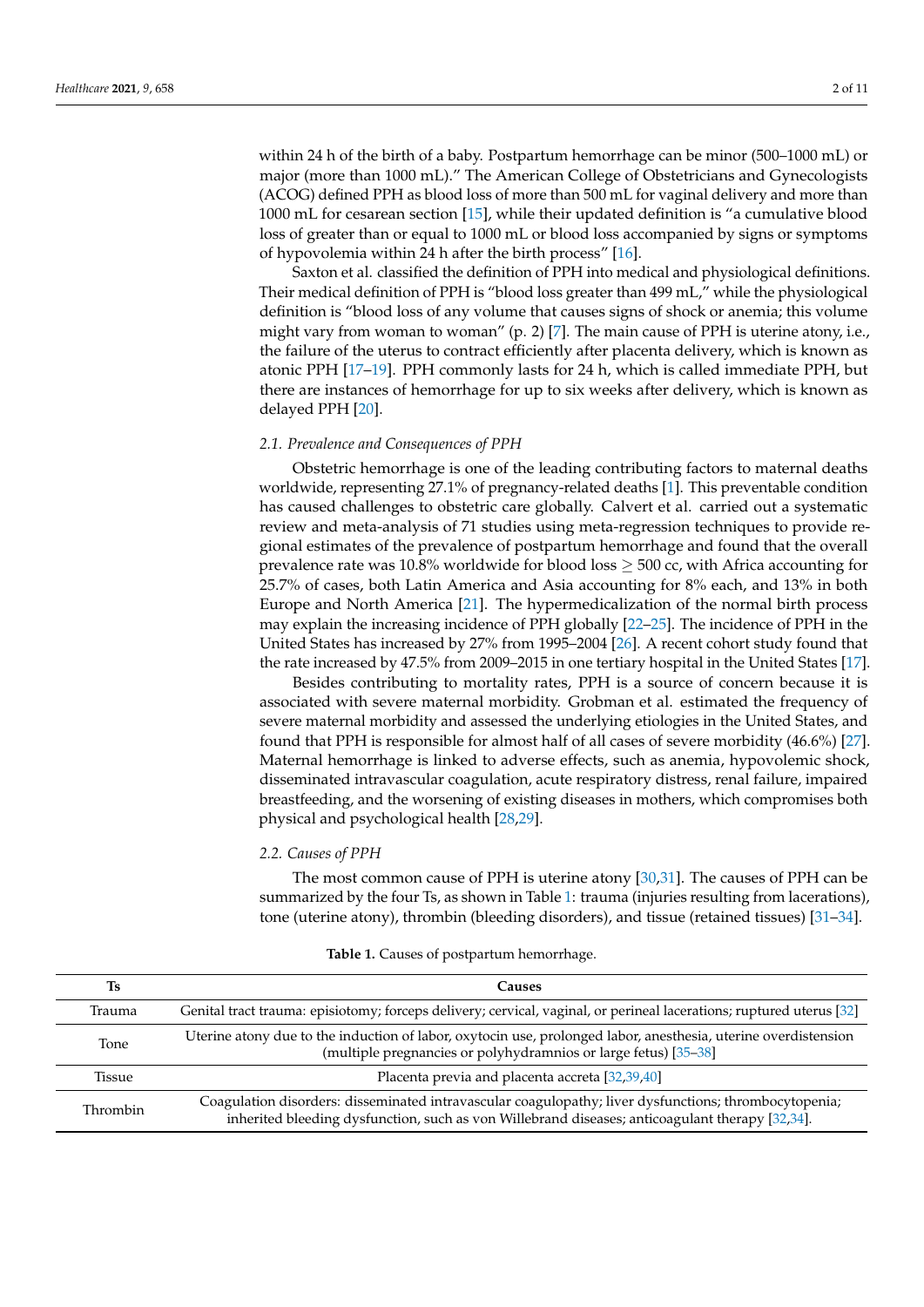## *2.3. Most Common Cause of PPH*

The most common factor contributing to the increasing rate of PPH is uterine atony, which is known as atonic PPH. Between 75 and 80% of PPHs result from uterine atony [\[31](#page-8-16)[,37,](#page-8-21)[41\]](#page-9-2). This condition develops when the uterine musculature loses its tone. Several factors predispose women to uterine atony, including uterine leiomyomata, multiple gestations, oxytocin augmentation, over-distention of the uterus, chorioamnionitis, prolonged labor, grand multiparity, fetal macrosomia, polyhydramnios, precipitous labor, and exposure to magnesium sulfate regiments and halogenated anesthetics [\[32\]](#page-8-18).

Despite the knowledge of risk factors, evidence of specific predisposing factors has not yet been documented, and many of the findings are only claims. However, it is agreed that any aspect that affects uterine contraction causes PPH. Since bleeding is a common problem after delivery, predicting cases that will lead to atonic PPH is a challenge. Moreover, atonic PPH can occur without risk factors, and statistics show that atonic PPH occurs more frequently in women without risk factors [\[25](#page-8-10)[,42\]](#page-9-3). In this way, all women are equally vulnerable to PPH; thus, preventive measures should be part of each delivery process.

#### *2.4. Risk Factors for Atonic PPH*

Despite the evidence that PPH occurs independently of the presence of risk factors, the knowledge of them remains the most commonly used approach to predicting the probability of hemorrhage [\[43\]](#page-9-4). PPH is a rapid and unpredictable maternal condition that has few leading symptoms. Documented findings have highlighted that 60% of women do not express any sign of increased likelihood of experiencing excessive bleeding [\[44\]](#page-9-5). For this reason, PPH remains an idiopathic condition because its cause is not understood. However, in some cases, the PPH victim can express more than one known risk factor. In other instances, PPH is a negligence issue following mismanagement by the health care provider in the third stage of labor. In instances where there is poor service delivery, women can receive poor maternal care that exposes them to complications. The most at-risk group are primigravid mothers because they have a higher rate of PPH with an unknown cause [\[45\]](#page-9-6).

Some of the risk factors that interfere with the ability of the uterus to contract are the size of the infant (i.e., a large baby weighing more than 4.0 kg); placenta previa; polyhydramnios; exhaustion of muscles following prolonged labor; incomplete separation of the placenta; a full bladder; high parity; weakening of the myometrium, which may fail to contract; multiple gestations; the administration of an exogenous hormone (Pitocin) [\[3,](#page-7-2)[19,](#page-8-6)[26](#page-8-11)[,33](#page-8-22)[,35](#page-8-19)[,46](#page-9-7)[,47\]](#page-9-8). One of the negative effects of exogenous oxytocin in normal labor is its reduction in the production of endogenous oxytocin [\[48](#page-9-9)[,49\]](#page-9-10). Anemia during pregnancy increases the risk of PPH. The process of clotting is affected, which makes it difficult to stop bleeding and manage PPH, and can lead to death [\[37\]](#page-8-21).

#### *2.5. Prevention of PPH*

Two methods are used to manage the third stage of labor to prevent PPH: active and expectant management. Active management involves using early cord clamping, a prophylactic uterotonic, and controlled cord traction to promote the delivery of the placenta. All these operations seek to reduce the risk of hemorrhage. The use of oxytocin reduces the risk of PPH in both cesarean and vaginal births [\[13,](#page-8-1)[50,](#page-9-11)[51\]](#page-9-12). During expectant or physiologic management, the placenta is allowed to be delivered spontaneously or with maternal pushing efforts only (hands-off) [\[9](#page-7-6)[,52\]](#page-9-13).

Many studies have compared the two methods in managing the third stage of labor (active versus expectant), and most have favored active management for preventing severe PPH (>1000 mL of blood loss) [\[4\]](#page-7-7). Prediville et al. conducted a trial that compared active and expectant management, and expectant management was associated with a three times higher possibility of PPH compared to the active management group (OR: 3.1, 95% CI: 2.3–4.2) [\[53\]](#page-9-14). Rogers et al. conducted a study with randomized subjects who underwent active or expectant management, and actively managed subjects had a 6.8% lower incidence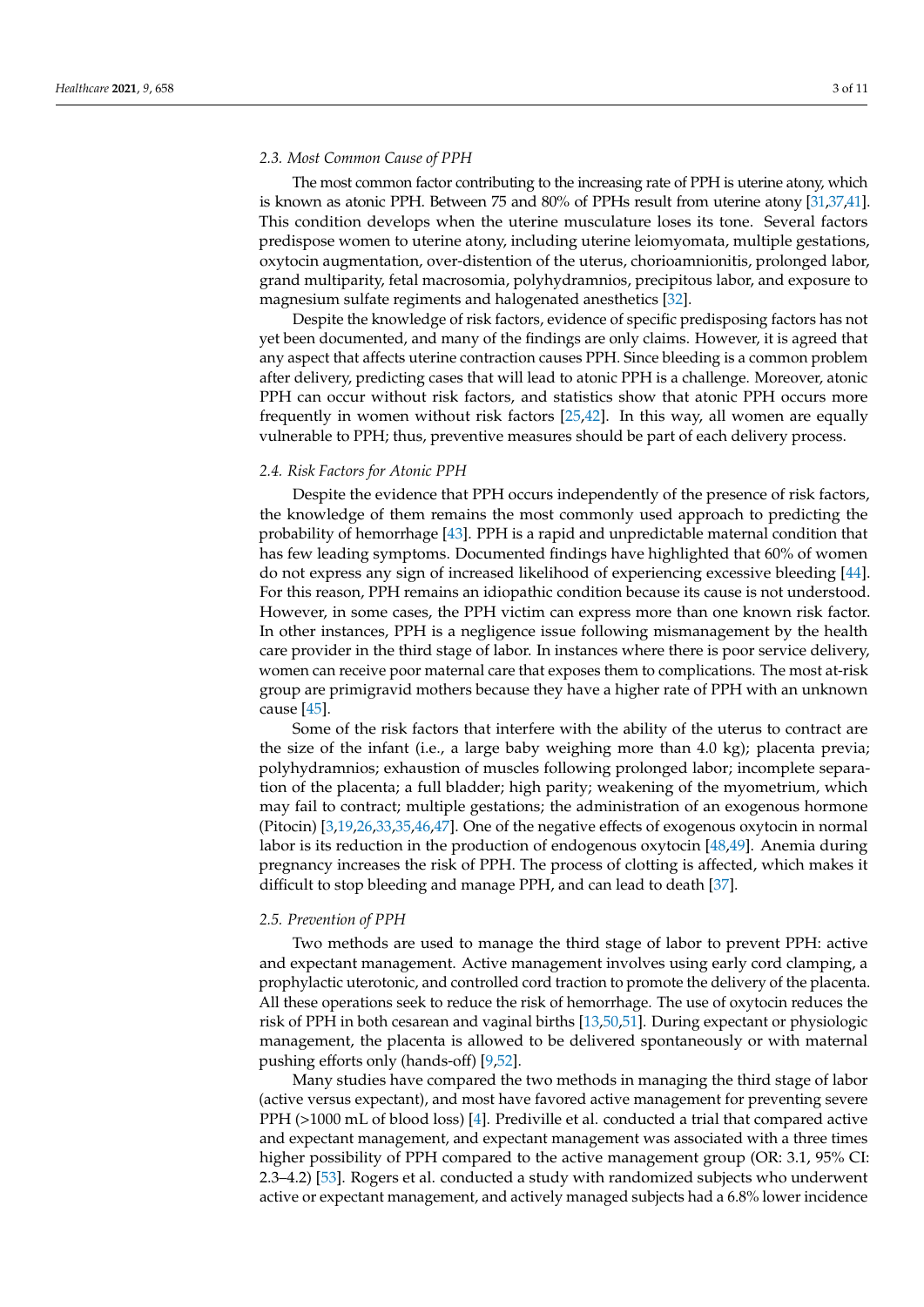of PPH [\[54\]](#page-9-15). However, in the most recent systematic review done by Begley et al., which included 8247 women across seven studies of randomized control and quasi-randomized studies, the findings revealed no significant difference in PPH incidence in low-risk women. In women from the active management group, they found significant increases in maternal diastolic blood pressure, vomiting after birth, after-birth pains, use of analgesia from birth to discharge from the labor ward, and more women returning to the hospital with bleeding. A decrease in the baby's birth weight was also related to active management, reflecting the lower blood volume from interference with placental transfusion [\[55\]](#page-9-16).

Hence, it can be concluded that there is still uncertainty surrounding the optimal management of PPH. Some researchers suggested that physiological management might be an optimal way to help mothers release oxytocin, which results in the efficient separation of the placenta without introducing possible complications through medical interventions, especially in low-risk women. Recently, there has been a call to decrease nonessential interventions for healthy women in normal labor due to the increasing rate of PPH incidence in developed countries, such as the United States [\[3,](#page-7-2)[17,](#page-8-5)[56\]](#page-9-17). Therefore, introducing skinto-skin contact (SSC) and immediate breastfeeding (BF) to prevent PPH are considered innovative and crucial ways for the optimal management of PPH [\[8](#page-7-8)[,9](#page-7-6)[,49\]](#page-9-10).

## *2.6. Significance of a Review about Prevention Measures for Atonic PPH*

Seeking a preventive treatment for PPH is important because the prevalence rate has remained unchanged with current treatments. The incidence of atonic PPH is greater in lowincome, third-world populations that do not have access to medication to stop hemorrhages. Atonic PPH is also a growing problem in developed countries such as the United States, where the rate of PPH has doubled over the last 10 years [\[19](#page-8-6)[,57](#page-9-18)[,58\]](#page-9-19). Endogenous oxytocin does not have the adverse effects that exogenous oxytocin has, and the need for a readily available, low-cost treatment is great [\[59,](#page-9-20)[60\]](#page-9-21). Physiological management, such as SSC and BF, can be utilized to promote oxytocin production, which may ultimately contribute to a reduction in or the prevention of PPH [\[8](#page-7-8)[,49](#page-9-10)[,61\]](#page-9-22).

# **3. Oxytocin**

Oxytocin is a peptide hormone that occurs naturally in all animals, and it affects the brain and peripheral systems during and after birth. It is produced in the magnocellular nuclei of the supraptic nucleus (SON) and paraventicular nucleus (PVN) of the hypothalamus, and it accumulates and is released into the blood circulation from the posterior pituitary gland in response to different types of stimuli, such as suckling during breastfeeding, labor, and various types of non-noxious stimuli, including touch, warmth, and stroking of all parts of the body [\[62,](#page-9-23)[63\]](#page-9-24). In addition to acting as a hormone in the peripheral system, oxytocin also acts as a neurotransmitter in the brain. Oxytocin release is controlled by a positive feedback system. The most important role of oxytocin is to bind oxytocin receptors in the uterus and stimulate uterine contractions to expel pregnancy products from the uterus and close the spiral blood vessels in the placental site to stop bleeding [\[64\]](#page-9-25). In preparation for delivery, estrogen helps to increase the number and sensitivity of oxytocin receptors. Oxytocin also plays an important role in lactation after birth, causing the mammary glands to contract and eject milk. Hence, the woman's body is naturally prepared for the effects of oxytocin during labor and birth. Ultimately, oxytocin can be considered as the fuel for the uterus to contract effectively during labor and strengthen the uterine tone. Early interventions, such as SSC and BF, are recommended. Many studies have evaluated the time of the maximum elevation of oxytocin during and after birth, and it has been shown that the most sensitive time is when a woman's oxytocin level peaks, during the first 60 min after birth. Researchers have attempted to maximize this elevation in oxytocin, and they measured oxytocin levels during this sensitive period regarding mother–infant SSC. They found that oxytocin levels significantly increased in comparison with normal elevation rates 15, 30, and 45 min after birth in women who experienced SSC [\[63,](#page-9-24)[65\]](#page-10-0).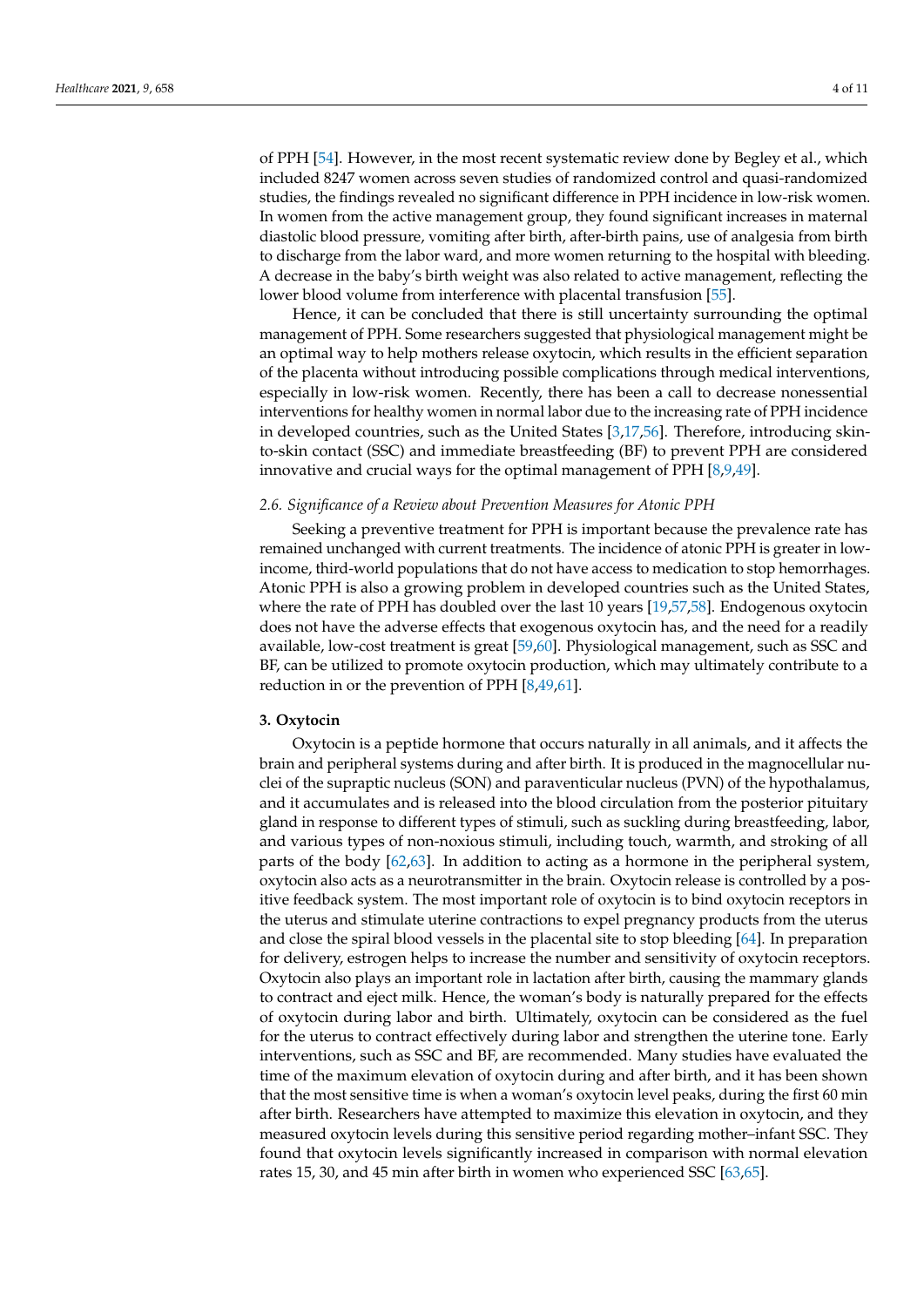Studies have found many psychophysiological effects that are associated with oxytocin, including a sense of calm and connection between mother and baby during BF for short- and long-term adaptation, anxiolytic effects, lower blood pressure, an elevated pain threshold, a decrease in plasma cortisol, and antidepressant effects [\[65](#page-10-0)[,66\]](#page-10-1).

Some studies that found a direct relationship between SSC and the level of oxytocin include Feldman et al. who focused on the level of oxytocin in saliva and plasma in the parent, [\[67\]](#page-10-2) and Gordon et al., who investigated OXT levels in fathers and mothers when touching their baby [\[68\]](#page-10-3). Other researchers have studied the relationship between BF and oxytocin levels: Uvnäs-Moberg thoroughly researched the connections between oxytocin and BF, and between oxytocin and SSC [\[63](#page-9-24)[,69\]](#page-10-4). The research found that SSC and BF both significantly increase the level of maternal oxytocin.

# **4. Physiological Management to Prevent or Minimize the PPH Incidence Rate**

PPH can be managed by employing nonpharmacological treatments. One of these approaches is to apply nipple stimulation during labor. This concept has been documented in the literature since the 1800s and it involves massaging the breasts [\[70](#page-10-5)[–72\]](#page-10-6). Nipple stimulation affects the pituitary gland, which leads to the release of oxytocin, a hormone that is associated with inducing labor. This intervention is carried out within 15 min after delivery and seeks to achieve a short-term burst of oxytocin. Spiking levels of the hormone lead to an increase in uterine contractions. The increased uterine contractions lead to the expulsion of the placenta and all materials, such as blood clots, thus preventing PPH [\[71](#page-10-7)[–73\]](#page-10-8).

One of the most important studies investigating the effects of BF on uterine tone was conducted by Chua et al. [\[74\]](#page-10-9). It included 11 subjects that were divided into two groups: immediate BF was the treatment in group A and nipple stimulation (manually by mothers) was the treatment in group B. Prophylactic oxytocin was not given in the third and fourth stages of labor and a transducer-tipped catheter was inserted into the uterine cavity to record the postpartum uterine activity. The findings revealed a 17−730% increase in uterine activity with breastfeeding and nipple stimulation when compared with the averages found pre- and post-intervention. All subjects demonstrated increases in their uterine activity, with the major increase among women who had breastfed their babies compared to women who were manually stimulating their nipples. The median increase in uterine activity with breastfeeding was 93%, and the median increase in uterine activity with synthetic oxytocin (the preferred drug used to prevent PPH) was 96.5% [\[74\]](#page-10-9). Therefore, natural measures have value in the prevention of PPH and may avoid unnecessary intervention during the normal processes of labor using high-alert medications, such as Pitocin [\[25,](#page-8-10)[40](#page-9-1)[–49\]](#page-9-10).

Another physiological measure that influences oxytocin levels positively is SSC, which is a multisensory approach. SSC stimulates the pituitary gland to release oxytocin). Elevated levels of the hormone in the blood, with the uterus being the target organ, lead to increased contractions, thus preventing PPH. This approach is relatively new, and scholars have not yet explored this intervention extensively [\[8,](#page-7-8)[49,](#page-9-10)[65\]](#page-10-0).

### **5. Skin-to-Skin Contact (SSC)**

SSC is defined as the process of holding a diaper-clad infant in an upright position on the chest of the mother while at the same time maintaining skin-to-skin contact. The infant must be covered to maintain an optimal temperature and prevent respiratory ailments [\[75,](#page-10-10)[76\]](#page-10-11). Saxton, Fahy, and Hastie described the process of SSC as follows:

The naked healthy newborn baby is placed on the mother's bare abdomen/chest (depending upon cord length) immediately after birth. In this position, the baby has ready access to the maternal nipple and can hear the mother's heart. The mother and the baby should be covered with a warmed blanket and left there undisturbed for at least an hour. The mother and baby are carefully and unobtrusively observed to ensure optimal adaptation of both following birth [\[7\]](#page-7-5).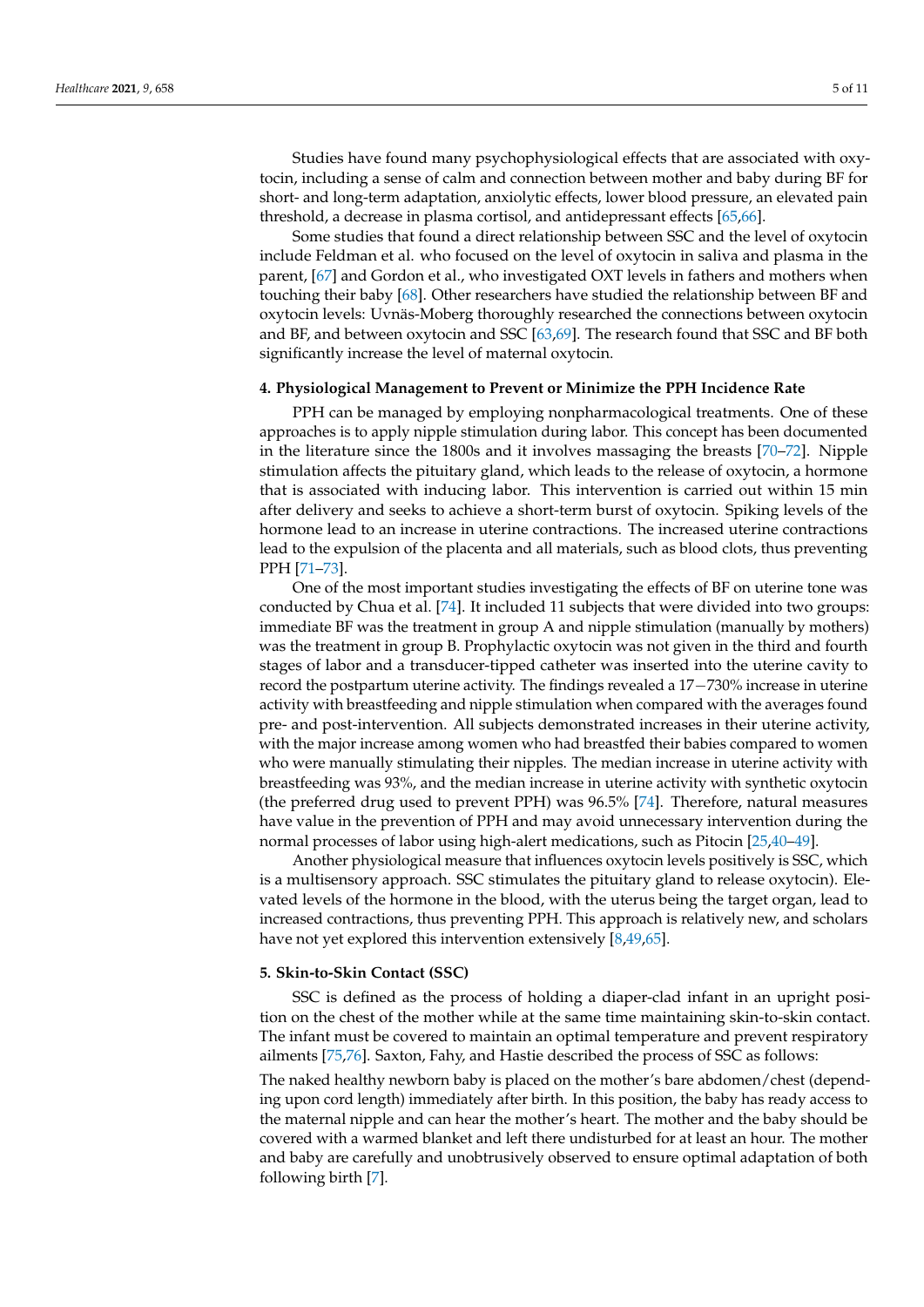However, this process should not only be employed with mature infants but also with medically stable, premature infants because of the beneficial effects of the intervention. The approach has beneficial maternal outcomes, including improved maternal–infant bonding, promotion of milk production, increased success with breastfeeding, enhanced parental psychological and emotional wellbeing, decreased clinical depression, decreased placental expulsion time, assistance with uterine involution, decreased maternal anxiety, increased maternal satisfaction, reduced pain during the episiotomy, increased hematocrit levels, reduction in lochia, shorter maternal hospital stay, and decreased maternal cortisol levels. In summary, maternal physiology and psychology benefit from SSC in many ways [\[77\]](#page-10-12).

## *5.1. SSC Physiology and Its Relation to Uterine Atony*

SSC is a multisensory method that stimulates pituitary glands and promotes the production of endogenous oxytocin. Holding, touching, smelling, and/or seeing a baby, and even hearing baby sounds, accelerates the speed with which social impulses are sent to the brain, which has an effect on the production of oxytocin, the social hormone. This concept relates to all types of SSC, but in kangaroo mother care, oxytocin produced helps to promote uterine contractility [\[7,](#page-7-5)[62\]](#page-9-23). Therefore, SSC is one of the interventions that stimulate the release of oxytocin, helping with uterine contractility, which prevents uterine atony, the main cause of PPH.

## *5.2. Previous Studies of the Relationship between SSC and Uterine Atony*

According to Moore et al., SCC reduces the chance of uterine atony occurring. In their review, the researchers criticized the trend in Western culture to separate the mother and infant. Instead, they encouraged early SSC, including placing the infants on the bare chest of their mothers. They claimed that SSC has proven neuroscience advantages that are associated with inducing neurobehaviors and ensuring the fulfillment of mothers' biological needs [\[78\]](#page-10-13).

In a study by Handlin et al., the researchers revealed that SCC decreases cortisol and ACTH levels in the blood. The direct response to this change was an increase in endogenous oxytocin levels, which was inversely correlated with the level of the two hormones. Their findings discovered a significant positive correlation between the duration of SSC and endogenous oxytocin levels and the negative correlation with the cortisol level; a longer SSC duration depressed cortisol levels. Moreover, from this study, it seems that using exogenous oxytocin has an adverse effect on the level of endogenous oxytocin and the cortisol level increased in the group who received exogenous oxytocin [\[65,](#page-10-0)[79\]](#page-10-14).

In the study conducted by Dordevic, 216 mothers spent time experiencing SSC with their babies after delivery (study group) and a control group of 216 mothers did not have SSC with their babies. Lochia measured the uterine involution, postdelivery bleeding on the third day after birth, sanitary napkin consumption, and the hospitalization length. The findings revealed that the SSC group experienced fewer instances of severe uterus involution; less postdelivery anemia, as measured by hemoglobin values and the number of erythrocytes; less sanitary napkin consumption; a shorter hospital stay [\[80\]](#page-10-15).

Matthiesen et al. investigated the effects of an infant hand massage and suckling on maternal oxytocin. The researchers video-recorded every movement by infants from birth until the first breastfeeding, and maternal blood samples were collected every 15 min to analyze the oxytocin levels via a radioimmunoassay. The results indicated that even infant hand massage increases the level of maternal oxytocin, which has a significant effect on uterine contraction and milk ejection [\[62\]](#page-9-23).

# **6. Breastfeeding (BF)**

Breastfeeding is the act of feeding an infant with breast milk directly from the breast by the mother. According to the WHO [\[42\]](#page-9-3), this approach should be the only way of meeting infants' nutritional needs during the first six months of life, after which time, complementary food can be introduced. The feeding should be initiated within one hour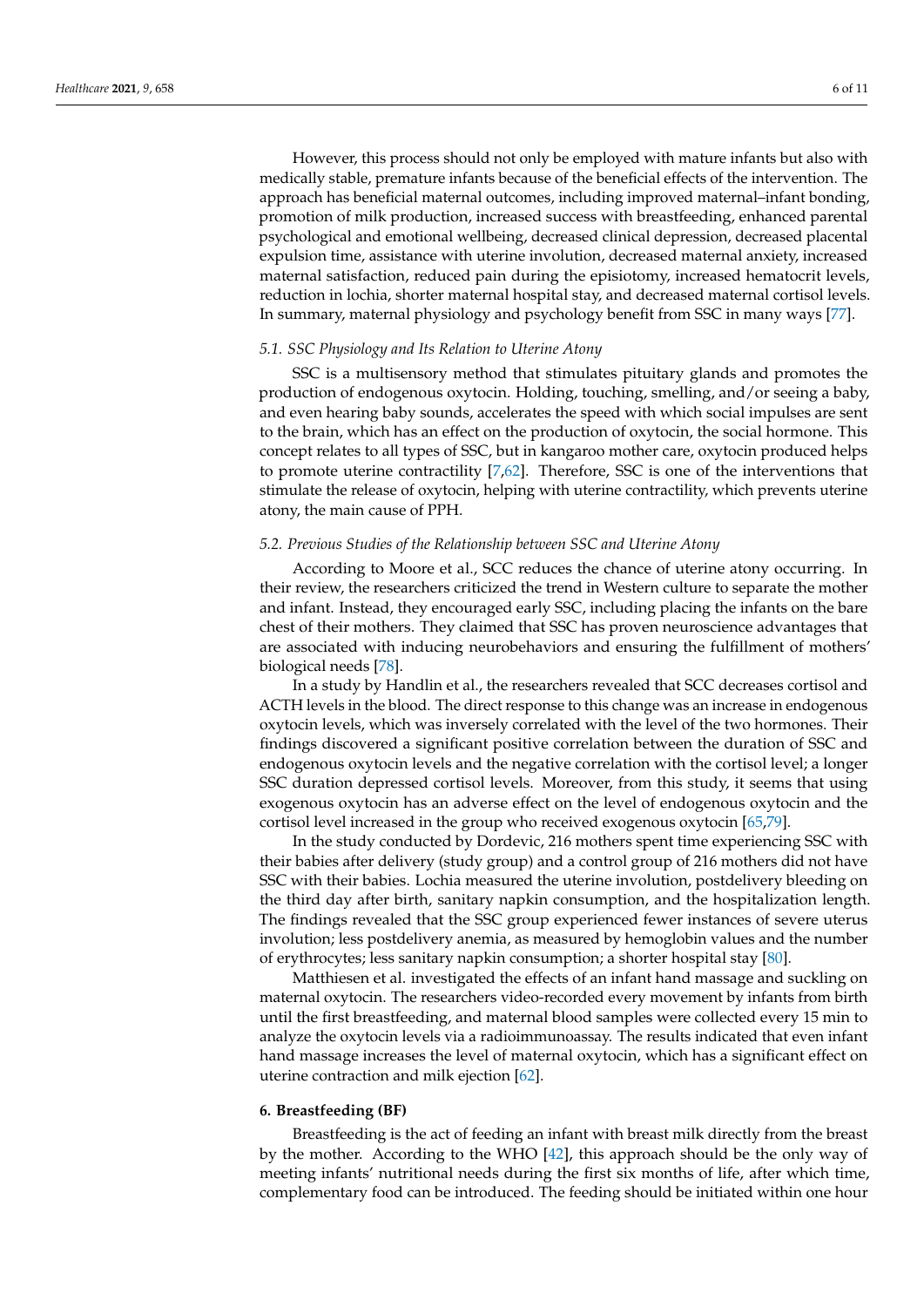following the baby's delivery, as the act not only provides the child with a chance to suckle the rich colostrum, but also stimulates oxytocin, which helps to relieve the mother's stress from the delivery process. Another definition is "any attempt by the baby to suckle the breast within 30 min after the birth" [\[7\]](#page-7-5). Thus, immediately initiating BF is critical, and it should be emphasized that researchers found early SSC to accomplish the goal of immediate and exclusive BF.

A randomized control trial conducted by Moore and Anderson identified the effects of early SSC on BF. The study included 21 women who met the study criteria, and the researchers used the infant breastfeeding assessment tool (IBAT) and the index of breastfeeding status (IBS) to measure the effects. Their findings revealed that the SSC group had a higher rate of suckling competency during the first breastfeeding (*p* < 0.02) and were able to effectively breastfeed sooner  $(p < 0.04)$ . Consequently, very early SSC enhances breastfeeding success in the first 2 h postpartum [\[81\]](#page-10-16).

#### *6.1. Breastfeeding Physiology and Relation to Uterine Atony*

Just like nipple stimulation, breastfeeding aids in achieving an increase of oxytocin levels in the blood. The rise in oxytocin leads to an increase in contraction of the myometrium, helping to expel all pregnancy products. The contractions also help to prevent excessive bleeding because they help to close blood vessels [\[7\]](#page-7-5).

# *6.2. Previous Studies on the Relationship Between Breastfeeding and Uterine Atony*

According to the findings of previous studies, BF is part of the management practices that are encouraged during the fourth stage of labor. This stage is initiated by the delivery of the placenta and lasts for 4 h. BF plays a major role in creating a parent–infant bond and preventing PPH. Geller et al. recommended BF as one of the approaches that should be utilized in developing nations. In their study, they argued that global maternal mortality has remained constant over the last 10 years despite the efforts of international agencies to change this. They highlighted the effectiveness of pharmaceutical and surgical interventions that have been developed. However, they concluded that these approaches are not feasible or practical in poor settings where PPH is rampant because of home delivery. They proposed cheap nonpharmacological interventions, such as BF, which are effective and easy to apply in any environment [\[82\]](#page-10-17).

# **7. Previous Studies on the Effects of Breastfeeding and Skin-to-Skin Contact on PPH**

The greatest risk during the postpartum period is PPH, which can be prevented by boosting oxytocin hormone levels through physiological measures, such as BF and SSC.

Saxton et al.'s study on the effects of SSC and BF at birth on the incidence of PPH was a retrospective cohort study that aimed to determine whether immediate SSC and BF affected the rate of PPH. The database included 10,000 women who were analyzed for incidences of PPH. The findings revealed statistically significant results showing that women who breastfeed or experience SSC are less likely to have PPH (*p* < 0.0001 for both SSC and BF) [\[83\]](#page-10-18).

Bingham found that the use of Pitocin made PPH persistent. As such, she called for the use of nonpharmacological interventions, which she argued are not only effective but also promote the mothers' health. She found that the use of Pitocin leads to a decrease in a woman's HCT and HGB by 24.0 and 8.5 after delivery, respectively, with a further decrease to 22.3 and 7.9 at 48 h after delivery, respectively [\[58\]](#page-9-19). These findings showed that the pharmacological approach should be discouraged and replaced with SCC and BF as interventions to prevent PPH, which are consistent with Campbell-Yeo et al.'s findings [\[7](#page-7-5)[,58–](#page-9-19)[84\]](#page-10-19).

A retrospective cohort study including 154 cases of atonic PPH found that women who were diagnosed with atonic PPH and had SSC and BF bled less compared to women who were diagnosed with PPH but did not have SSC and BF during their first hour after giving birth [\[17\]](#page-8-5).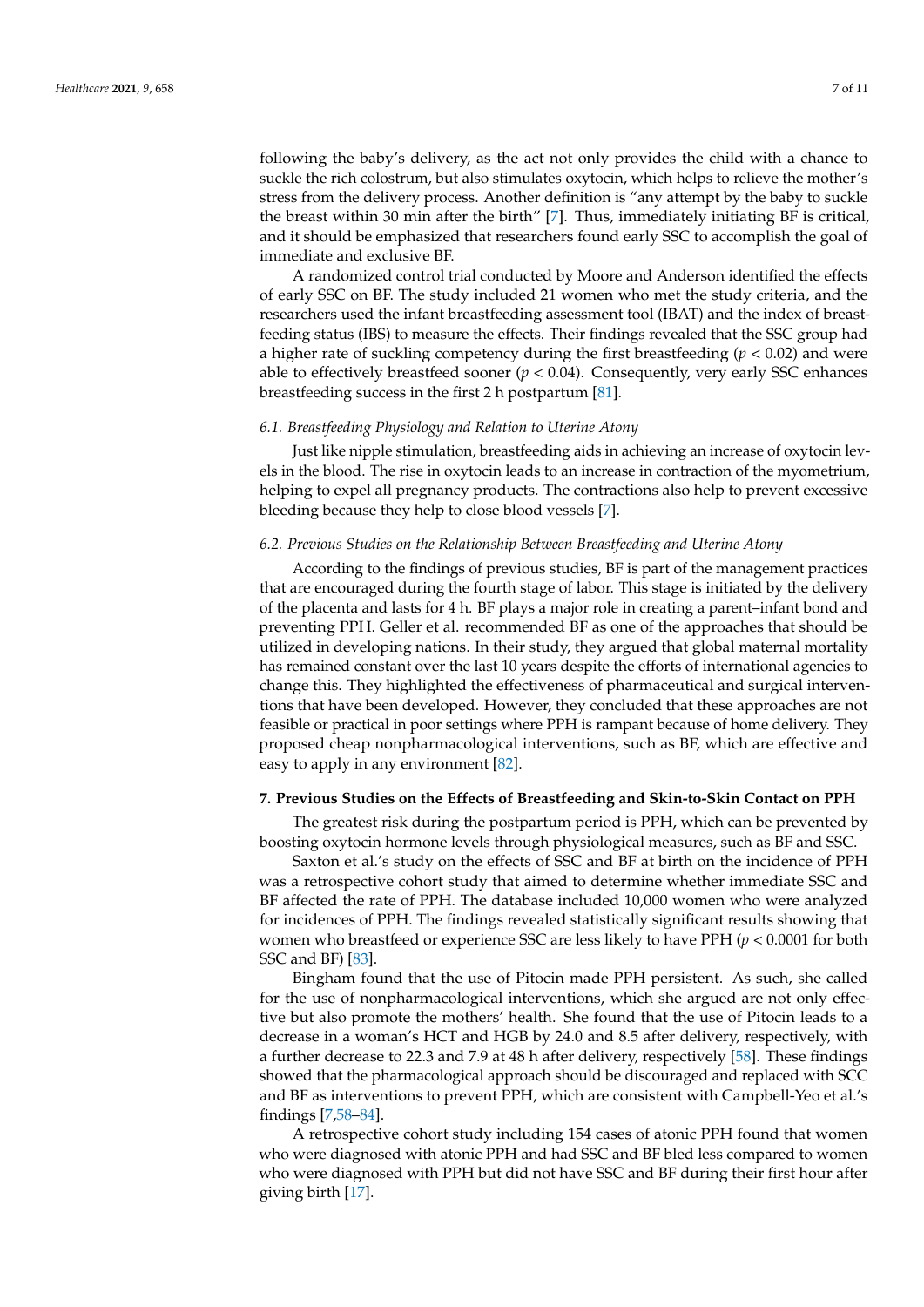# **8. Previous Studies that Investigated the Effects of BF and SSC on the Duration of the Third Stage of Labor and Postpartum Blood Loss**

Regarding SSC, a quasi-experimental study that was conducted to examine the effects of SSC on the duration of the third stage of labor that included 108 women found that the SSC group experienced a shorter duration of the third stage of labor ( $6 \pm 1.7$  min, *p* < 0.01) [\[11\]](#page-7-9). A recent systematic review and meta-analysis conducted by Karimi et al. included six studies and found that the SSC group had a shorter duration of the third stage of labor compared to the control group, with a mean difference of -1.33 min (95% CI: 0.36–2.31,  $p < 0.01$  [\[10\]](#page-7-10).

With regard to BF, a quasi-experimental study was conducted to examine the effects of BF on uterine consistency and postpartum blood loss, which included 100 women. The results revealed that the BF group experienced significantly less blood loss (mean: 194 mL) than the control group (194 vs. 260 mL, *z* = 3.226, *p* < 0.01) [\[70\]](#page-10-5). Both SSC and BF have an influence on the amount of blood loss and the duration of the third stage of labor.

# **9. Conclusions**

Uterine atony is the main cause of PPH, accounting for 70% of PPH cases. However, the condition is highly responsive to physiological management approaches, such as BF and SSC. Both SSC and BF have an effect on endogenous oxytocin and reduce the production of stress hormones in women, which interferes with the action of oxytocin that stimulates uterine contractility and efficiently prevents atonic PPH. Furthermore, SSC and BF have evident effects on the duration of the third stage of labor and postpartum blood loss. The findings of this review demonstrate that SSC and BF are cost-effective methods that could be listed in practices of PPH prevention for optimal maternal care and PPH management because immediate SSC and BF are central mediators of the psychophysiological process during the first hour after delivery.

**Funding:** This research received no external funding.

**Conflicts of Interest:** The authors declare no conflict of interest.

#### **References**

- <span id="page-7-0"></span>1. World Health Organization. Maternal Mortality: Level and Trends 2000 to 2017. In *Sexual and Reproductive Health*; World Health Organization: Geneva, Switzerland, 2019; Available online: [https://www.who.int/reproductivehealth/publications/maternal](https://www.who.int/reproductivehealth/publications/maternal-mortality-2000-2017/en/)[mortality-2000-2017/en/](https://www.who.int/reproductivehealth/publications/maternal-mortality-2000-2017/en/) (accessed on 26 March 2021).
- <span id="page-7-1"></span>2. Say, L.; Chou, D.; Gemmill, A.; Tunçalp, Ö.; Moller, A.B.; Daniels, J.; Gülmezoglu, A.M.; Temmerman, M.; Alkema, L. Global causes of maternal death: A WHO systematic analysis. *Lancet Glob. Health.* **2014**, *2*, e323–e333. [\[CrossRef\]](http://doi.org/10.1016/S2214-109X(14)70227-X)
- <span id="page-7-2"></span>3. Knight, M.; Callaghan, W.M.; Berg, C.; Alexander, S.; Bouvier-Colle, M.-H.; Ford, J.B.; Joseph, K.S.; Lewis, G.; Liston, R.M.; Roberts, C.L.; et al. Trends in postpartum hemorrhage in high resource countries: A review and recommendations from the International Postpartum Hemorrhage Collaborative Group. *BMC Pregnancy Childbirth* **2009**, *9*, 1–10. [\[CrossRef\]](http://doi.org/10.1186/1471-2393-9-55) [\[PubMed\]](http://www.ncbi.nlm.nih.gov/pubmed/19943928)
- <span id="page-7-7"></span>4. Begley, C.M. Intervention or interference? The need for expectant care throughout normal labour. *Sex. Reprod. Healthc.* **2014**, *5*, 160–164. [\[CrossRef\]](http://doi.org/10.1016/j.srhc.2014.10.004)
- <span id="page-7-3"></span>5. Dixon, L.; Tracy, S.K.; Guilliland, K.; Fletcher, L.; Hendry, C.; Pairman, S. Outcomes of physiological and active third stage labour care amongst women in New Zealand. *Midwifery* **2013**, *29*, 67–74. [\[CrossRef\]](http://doi.org/10.1016/j.midw.2011.11.003) [\[PubMed\]](http://www.ncbi.nlm.nih.gov/pubmed/22188999)
- <span id="page-7-4"></span>6. Grotegut, C.A.; Paglia, M.J.; Johnson, L.N.C.; Thames, B.; James, A.H. Oxytocin exposure during labor among women with postpartum hemorrhage secondary to uterine atony. *Am. J. Obstet. Gynecol.* **2011**, *204*, 56.e1–56.e6. [\[CrossRef\]](http://doi.org/10.1016/j.ajog.2010.08.023)
- <span id="page-7-5"></span>7. Saxton, A.; Fahy, K.; Hastie, C. Effects of skin-to-skin contact and breastfeeding at birth on the incidence of PPH: A physiologically based theory. *Women Birth* **2014**, *27*, 250–253. [\[CrossRef\]](http://doi.org/10.1016/j.wombi.2014.06.004) [\[PubMed\]](http://www.ncbi.nlm.nih.gov/pubmed/25113818)
- <span id="page-7-8"></span>8. Fahy, K.; Hastie, C.; Bisits, A.; Marsh, C.; Smith, L.; Saxton, A. Holistic physiological care compared with active management of the third stage of labour for women at low risk of postpartum haemorrhage: A cohort study. *Women Birth* **2015**, *23*, 146–152. [\[CrossRef\]](http://doi.org/10.1016/j.wombi.2010.02.003) [\[PubMed\]](http://www.ncbi.nlm.nih.gov/pubmed/20226752)
- <span id="page-7-6"></span>9. Hastie, C.; Fahy, K.M. Optimising psychophysiology in third stage of labour: Theory applied to practice. *Women Birth* **2009**, *22*, 89–96. [\[CrossRef\]](http://doi.org/10.1016/j.wombi.2009.02.004)
- <span id="page-7-10"></span>10. Karimi, F.Z.; Sadeghi, R.; Maleki-Saghooni, N.; Khadivzadeh, T. The effect of mother-infant skin to skin contact on success and duration of first breastfeeding: A systematic review and meta-analysis. *Taiwan. J. Obstet. Gynecol.* **2019**, *58*, 1–9. [\[CrossRef\]](http://doi.org/10.1016/j.tjog.2018.11.002)
- <span id="page-7-9"></span>11. Safari, K.; Saeed, A.A.; Hasan, S.S.; Moghaddam-Banaem, L. The effect of mother and newborn early skin-to-skin contact on initiation of breastfeeding, newborn temperature and duration of third stage of labor. *Int. Breastfeed. J.* **2018**, *13*, 1–8. [\[CrossRef\]](http://doi.org/10.1186/s13006-018-0174-9)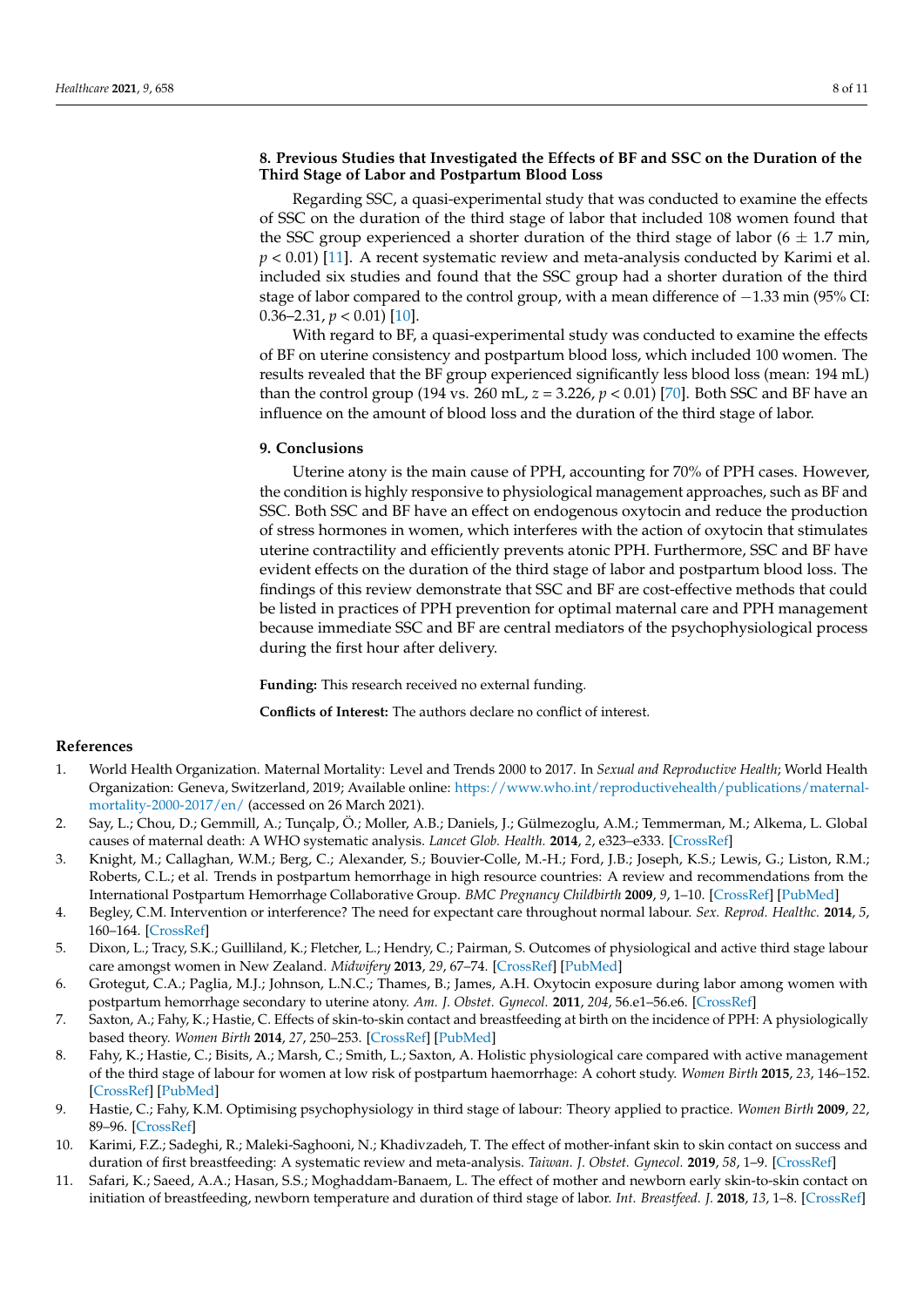- <span id="page-8-0"></span>12. Mejbel, M.K.; Ali, R.M.; Assist, P.; Baghdad, N. Effectiveness of Skin- to Skin Contact on duration of third stage of labor in Baghdad Teaching Hospital: Comparative Study. *Kufa J. Nurs. Sci.* **2012**, *2*, 1–14.
- <span id="page-8-1"></span>13. World Health Organization. *WHO Recommendations for the Prevention and Treatment of Postpartum Haemorrhage*; World Health Organization: Geneva, Switzerland, 2012; 41p, Available online: [http://www.who.int/reproductivehealth/publications/maternal\\_](http://www.who.int/reproductivehealth/publications/maternal_perinatal_health/9789241548502/en/) [perinatal\\_health/9789241548502/en/](http://www.who.int/reproductivehealth/publications/maternal_perinatal_health/9789241548502/en/) (accessed on 26 March 2021).
- <span id="page-8-2"></span>14. Rcog, Royal College of Obstetricians and Gynaecologists. Prevention and Management of Post-Partum Haemorrhage. Green Top Guidelines 52. 2011. Available online: <http://www.rcog.org.uk/files/rcog-corp/GT52PostpartumHaemorrhage0411.pdf> (accessed on 26 March 2021).
- <span id="page-8-3"></span>15. American College of Obstetricians & Gynecologists. ACOG practice bulletin no. 76: Postpartum hemorrhage. *Obs. Gynecol.* **2006**, *108*, 1039–1047. [\[CrossRef\]](http://doi.org/10.1097/00006250-200610000-00046)
- <span id="page-8-4"></span>16. Shields, L.E.; Goffman, D.; Caughey, A.B. ACOG practice bulletin: Clinical management guidelines for obstetrician-gynecologists. *Obstet. Gynecol.* **2017**, *130*, e168–e186.
- <span id="page-8-5"></span>17. Almutairi, W.M.; Ludington, S.M.; Quinn Griffin, M.T.; Burant, C.J.; Al-Zahrani, A.E.; Alshareef, F.H.; Badr, H.A. The Role of Skin-to-Skin Contact and Breastfeeding on Atonic Postpartum Hemorrhage. *Nurs. Rep.* **2020**, *11*, 1–11. [\[CrossRef\]](http://doi.org/10.3390/nursrep11010001)
- 18. Almutairi, W.M. Incidences of Atonic Postpartum Hemorrhage and Related Risk Factors at a Tertiary Hospital in Saudi Arabia. *Nurs. Rep.* **2020**, *10*, 164–171. [\[CrossRef\]](http://doi.org/10.3390/nursrep10020020)
- <span id="page-8-6"></span>19. Kramer, M.S.; Berg, C.; Abenhaim, H.; Dahhou, M.; Rouleau, J.; Mehrabadi, A.; Joseph, K.S. Incidence, risk factors, and temporal trends in severe postpartum hemorrhage. *Am. J. Obstet. Gynecol.* **2013**, *209*, 449.e1–449.e7. [\[CrossRef\]](http://doi.org/10.1016/j.ajog.2013.07.007) [\[PubMed\]](http://www.ncbi.nlm.nih.gov/pubmed/23871950)
- <span id="page-8-7"></span>20. Chelmow, D. Postpartum haemorrhage: Prevention. *Clin. Evid.* **2011**, *4*, 1410.
- <span id="page-8-8"></span>21. Calvert, C.; Thomas, S.L.; Ronsmans, C.; Wagner, K.S.; Adler, A.J.; Filippi, V. Identifying regional variation in the prevalence of postpartum haemorrhage: A systematic review and meta-analysis. *PLoS ONE* **2012**, *7*, e41114. [\[CrossRef\]](http://doi.org/10.1371/journal.pone.0041114)
- <span id="page-8-9"></span>22. Belghiti, J.; Kayem, G.; Dupont, C.; Rudigoz, R.C.; Bouvier-Colle, M.H.; Deneux-Tharaux, C. Oxytocin during labour and risk of severe postpartum haemorrhage: A population-based, cohort-nested case-control study. *BMJ Open* **2011**, *1*, e000514. [\[CrossRef\]](http://doi.org/10.1136/bmjopen-2011-000514) [\[PubMed\]](http://www.ncbi.nlm.nih.gov/pubmed/22189353)
- 23. Clark, S.L.; Simpson, K.R.; Knox, G.E.; Garite, T.J. Oxytocin: New perspectives on an old drug. *Am. J. Obstet. Gynecol.* **2009**, *200*, 35.e1–35.e6. [\[CrossRef\]](http://doi.org/10.1016/j.ajog.2008.06.010) [\[PubMed\]](http://www.ncbi.nlm.nih.gov/pubmed/18667171)
- 24. Rossen, J.; Okland, I.; Nilsen, O.B.; Eggebø, T. Is there an increase of postpartum hemorrhage, and is severe hemorrhage associated with more frequent use of obstetric interventions? *Acta Obstet. Gynecol. Scand.* **2010**, *89*, 1248–1255. [\[CrossRef\]](http://doi.org/10.3109/00016349.2010.514324)
- <span id="page-8-10"></span>25. Lisonkova, S.; Mehrabadi, A.; Allen, V.M.; Bujold, E.; Crane, J.M.G.; Gaudet, L.; Gratton, R.J.; Ladhani, N.N.N.; Olatunbosun, O.A.; Joseph, K.S. Atonic Postpartum Hemorrhage: Blood Loss, Risk Factors, and Third Stage Management. *J. Obstet. Gynaecol. Can.* **2016**, *38*, 1081–1090.e2. [\[CrossRef\]](http://doi.org/10.1016/j.jogc.2016.06.014)
- <span id="page-8-11"></span>26. Bateman, B.T.; Berman, M.F.; Riley, L.E.; Leffert, L.R. The epidemiology of postpartum hemorrhage in a large, nationwide sample of deliveries. *Anesth. Analg.* **2010**, *110*, 1368–1373. [\[CrossRef\]](http://doi.org/10.1213/ANE.0b013e3181d74898) [\[PubMed\]](http://www.ncbi.nlm.nih.gov/pubmed/20237047)
- <span id="page-8-12"></span>27. Grobman, W.A.; Bailit, J.L.; Rice, M.M.; Wapner, R.J.; Reddy, U.M.; Varner, M.W.; Thorp, J.M.J.; Leveno, K.J.; Caritis, S.N.; Iams, J.D.; et al. Frequency of and factors associated with severe maternal morbidity. *Obstet. Gynecol.* **2014**, *123*, 804–810. [\[CrossRef\]](http://doi.org/10.1097/AOG.0000000000000173)
- <span id="page-8-13"></span>28. Montufar-Rueda, C.; Rodriguez, L.; Jarquin, J.D.; Barboza, A.; Bustillo, M.C.; Marin, F.; Ortiz, G.; Estrada, F. Severe postpartum hemorrhage from uterine atony: A multicentric study. *J. Pregnancy* **2013**, *2013*, 525914. [\[CrossRef\]](http://doi.org/10.1155/2013/525914) [\[PubMed\]](http://www.ncbi.nlm.nih.gov/pubmed/24363935)
- <span id="page-8-14"></span>29. Thompson, J.F.; Heal, L.J.; Roberts, C.L.; Ellwood, D.A. Women's breastfeeding experiences following a significant primary postpartum haemorrhage: A multicentre cohort study. *Int. Breastfeed. J.* **2010**, *5*, 1–12. [\[CrossRef\]](http://doi.org/10.1186/1746-4358-5-5) [\[PubMed\]](http://www.ncbi.nlm.nih.gov/pubmed/20504372)
- <span id="page-8-15"></span>30. Maswime, S.; Buchmann, E. A systematic review of maternal near miss and mortality due to postpartum hemorrhage. *Int. J. Gynecol. Obstet.* **2017**, *137*, 1–7. [\[CrossRef\]](http://doi.org/10.1002/ijgo.12096) [\[PubMed\]](http://www.ncbi.nlm.nih.gov/pubmed/28099749)
- <span id="page-8-16"></span>31. Feduniw, S.; Warzecha, D.; Szymusik, I.; Wielgos, M. Epidemiology, prevention and management of early postpartum hemorrhage—A systematic review. *Ginekol. Pol.* **2020**, *91*, 45–51. [\[CrossRef\]](http://doi.org/10.5603/GP.2020.0009)
- <span id="page-8-18"></span>32. Oyelese, Y.; Ananth, C.V. Postpartum hemorrhage: Epidemiology, risk factors, and causes. *Clin. Obstet. Gynecol.* **2010**, *53*, 147–156. [\[CrossRef\]](http://doi.org/10.1097/GRF.0b013e3181cc406d)
- <span id="page-8-22"></span>33. Su, C.W. Postpartum hemorrhage. *Prim. Care* **2012**, *39*, 167–187. [\[CrossRef\]](http://doi.org/10.1016/j.pop.2011.11.009)
- <span id="page-8-17"></span>34. Lancaster, L.; Barnes, R.F.W.; Correia, M.; Luis, E.; Boaventura, I.; Silva, P.; Drygalski, A. Maternal death and postpartum hemorrhage in sub-Saharan Africa—A pilot study in metropolitan Mozambique. *Res. Pract. Thromb. Haemost.* **2020**, *4*, 402–412. [\[CrossRef\]](http://doi.org/10.1002/rth2.12311)
- <span id="page-8-19"></span>35. Ekin, A.; Gezer, C.; Solmaz, U.; Taner, C.E.; Dogan, A.; Ozeren, M. Predictors of severity in primary postpartum hemorrhage. *Arch. Gynecol. Obstet.* **2015**, *292*, 1247–1254. [\[CrossRef\]](http://doi.org/10.1007/s00404-015-3771-5)
- 36. Mehrabadi Azar Hutcheon, J.A.; Lee, L.; Liston, R.M.; Joseph, K. Trends in postpartum hemorrhage from 2000 to 2009: A population-based study. *BMC Pregnancy Childbirth* **2012**, *12*, 1–9. [\[CrossRef\]](http://doi.org/10.1186/1471-2393-12-108)
- <span id="page-8-21"></span>37. Nyfløt, L.T.; Sandven, I.; Stray-Pedersen, B.; Pettersen, S.; Al-Zirqi, I.; Rosenberg, M.; Jacobsen, A.F.; Vangen, S. Risk factors for severe postpartum hemorrhage: A case-control study. *BMC Pregnancy Childbirth* **2017**, *17*, 1–9. [\[CrossRef\]](http://doi.org/10.1186/s12884-016-1217-0)
- <span id="page-8-20"></span>38. Ngwenya, S. Postpartum hemorrhage: Incidence, risk factors, and outcomes in a low-resource setting. *Int. J. Women's Health* **2016**, *8*, 647–650. [\[CrossRef\]](http://doi.org/10.2147/IJWH.S119232)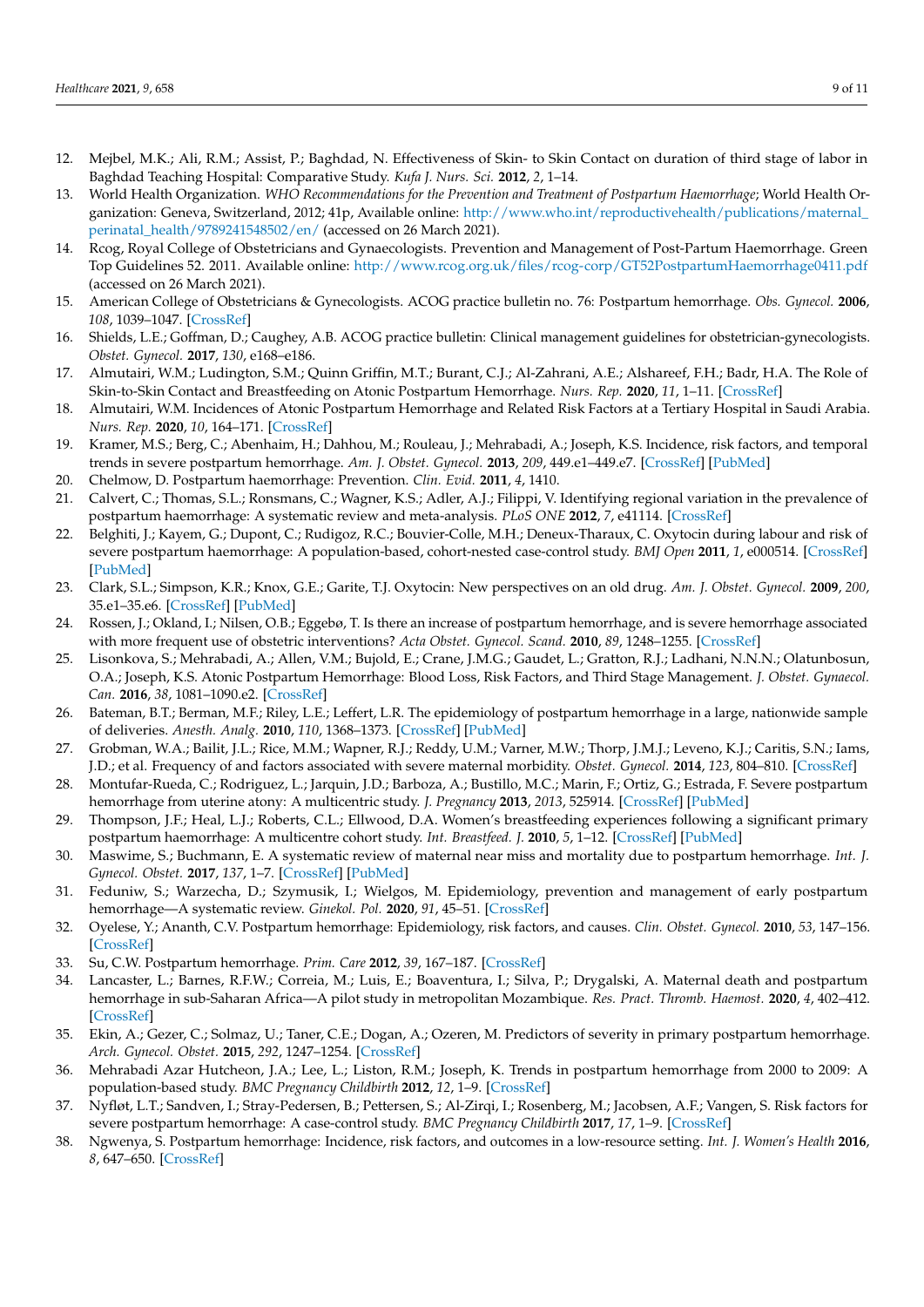- <span id="page-9-0"></span>39. Filho, E.A.R.; Costa, M.L.; Cecatti, J.G.; Parpinelli, M.A.; Haddad, S.M.; Pacagnella, R.C.; Sousa, M.H.; Melo, E.F.; Surita, F.G.; Souza, J.P. Severe maternal morbidity and near miss due to postpartum hemorrhage in a national multicenter surveillance study. *Int. J. Gynaecol. Obstet.* **2015**, *128*, 131–136. [\[CrossRef\]](http://doi.org/10.1016/j.ijgo.2014.08.023) [\[PubMed\]](http://www.ncbi.nlm.nih.gov/pubmed/25468058)
- <span id="page-9-1"></span>40. Lowe, N.K. The persistent problem of postpartum hemorrhage. *J. Obstet. Gynecol. Neonatal Nurs.* **2012**, *41*, 459–460. [\[CrossRef\]](http://doi.org/10.1111/j.1552-6909.2012.01397.x) [\[PubMed\]](http://www.ncbi.nlm.nih.gov/pubmed/22804957)
- <span id="page-9-2"></span>41. Sheldon, W.R.; Blum, J.; Vogel, J.P.; Souza, J.P.; Gülmezoglu a, M.; Winikoff, B.; on behalf of the WHO Multicountry Survey on Maternal and Newborn Health Research Network. Postpartum haemorrhage management, risks, and maternal outcomes: Findings from the World Health Organization Multicountry Survey on Maternal and Newborn Health. *BJOG Int. J. Obstet. Gynaecol.* **2014**, *121*, 5–13. [\[CrossRef\]](http://doi.org/10.1111/1471-0528.12636) [\[PubMed\]](http://www.ncbi.nlm.nih.gov/pubmed/24641530)
- <span id="page-9-3"></span>42. WHO. *WHO Recommendations for the Prevention of Postpartum Haemorrhage*; WHO: Geneva, Switzerland, 2006; pp. 1–6. Available online: [http://scholar.google.com/scholar?hl=en&btnG=Search&q=intitle:WHO+Recommendations+for+the+Prevention+of+](http://scholar.google.com/scholar?hl=en&btnG=Search&q=intitle:WHO+Recommendations+for+the+Prevention+of+Postpartum+Haemorrhage#0) [Postpartum+Haemorrhage#0](http://scholar.google.com/scholar?hl=en&btnG=Search&q=intitle:WHO+Recommendations+for+the+Prevention+of+Postpartum+Haemorrhage#0) (accessed on 26 March 2021).
- <span id="page-9-4"></span>43. Driessen, M.; Bouvier-Colle, M.H.; Dupont, C.; Khoshnood, B.; Rudigoz, R.C.; Deneux-Tharaux, C.; Pithagore6 Group. Postpartum hemorrhage resulting from uterine atony after vaginal delivery: Factors associated with severity. *Obstet. Gynecol.* **2011**, *117*, 21–31. [\[CrossRef\]](http://doi.org/10.1097/AOG.0b013e318202c845)
- <span id="page-9-5"></span>44. Clark, S.L. Obstetric hemorrhage. *Semin. Perinatol.* **2016**, *40*, 109–111. [\[CrossRef\]](http://doi.org/10.1053/j.semperi.2015.11.016) [\[PubMed\]](http://www.ncbi.nlm.nih.gov/pubmed/26726136)
- <span id="page-9-6"></span>45. Pejovic, N.J.; Herlenius, E. Unexpected collapse of healthy newborn infants: Risk factors, supervision and hypothermia treatment. *Acta Paediatr. Int. J. Paediatr.* **2013**, *102*, 680–688. [\[CrossRef\]](http://doi.org/10.1111/apa.12244)
- <span id="page-9-7"></span>46. Lutomski, J.E.; Byrne, B.M.; Devane, D.; Greene, R.A. Increasing trends in atonic postpartum haemorrhage in Ireland: An 11-year population-based cohort study. *BJOG Int. J. Obstet. Gynaecol.* **2012**, *119*, 306–314. [\[CrossRef\]](http://doi.org/10.1111/j.1471-0528.2011.03198.x)
- <span id="page-9-8"></span>47. Al-Kadri, H.M.; Tariq, S.; Tamim, H.M. Risk factors for postpartum hemorrhage among Saudi women. *Saudi Med. J.* **2009**, *30*, 1305–1310. [\[PubMed\]](http://www.ncbi.nlm.nih.gov/pubmed/19838439)
- <span id="page-9-9"></span>48. Manuscript, A. NIH Public Access. *Changes* **2012**, *29*, 997–1003. [\[CrossRef\]](http://doi.org/10.1016/j.biotechadv.2011.08.021.Secreted)
- <span id="page-9-10"></span>49. Saxton, A.; Fahy, K.; Hastie, C. Pronurturance Plus at birth: A risk reduction strategy for preventing postpartum haemorrhage. *Women Birth* **2016**, *29*, 279–284. [\[CrossRef\]](http://doi.org/10.1016/j.wombi.2015.11.007) [\[PubMed\]](http://www.ncbi.nlm.nih.gov/pubmed/26724899)
- <span id="page-9-11"></span>50. Smit, M.; van Stralen, G.; Wolterbeek, R.; van Dillen, J.; van Roosmalen, J.; Slootweg, Y. Survey of prophylactic use of uterotonics in the third stage of labour in the Netherlands. *Midwifery* **2013**, *29*, 859–862. [\[CrossRef\]](http://doi.org/10.1016/j.midw.2012.09.004)
- <span id="page-9-12"></span>51. Gülmezoglu, A.M.; Lumbiganon, P.; Landoulsi, S.; Widmer, M.; Abdel-Aleem, H.; Festin, M.; Carroli, G.; Qureshi, Z.; Souza, J.P.; Bergel, E.; et al. Active management of the third stage of labour with and without controlled cord traction: A randomised, controlled, non-inferiority trial. *Lancet* **2012**, *379*, 1721–1727. [\[CrossRef\]](http://doi.org/10.1016/S0140-6736(12)60206-2)
- <span id="page-9-13"></span>52. Fahy, K.M. Third stage of labour care for women at low risk of postpartum haemorrhage. *J. Midwifery Womens Health* **2009**, *54*, 380–386. [\[CrossRef\]](http://doi.org/10.1016/j.jmwh.2008.12.016)
- <span id="page-9-14"></span>53. Zimet, G.D.; Dahlem, N.W.; Zimet, S.G.; Farley, G.K. The Multidimensional Scale of Perceived Social Support. *J. Pers. Assess.* **1988**, *52*, 30–41. [\[CrossRef\]](http://doi.org/10.1207/s15327752jpa5201_2)
- <span id="page-9-15"></span>54. Rogers, J.; Wood, J.; McCandlish, R.; Ayers, S.; Truesdale, A.; Elbourne, D. Active versus expectant management of third stage of labour: The Hinchingbrooke randomised controlled trial. *Lancet* **1998**, *351*, 693–699. [\[CrossRef\]](http://doi.org/10.1016/S0140-6736(97)09409-9)
- <span id="page-9-16"></span>55. Begley, C.M.; Gyte, G.M.; Devane, D.; McGuire, W.; Weeks, A. Active versus expectant management for women in the third stage of labour. *Cochrane Database Syst. Rev.* **2011**, *9*, CD007412, Update in: Cochrane Database Syst Rev. 2015;3:CD007412. [\[CrossRef\]](http://doi.org/10.1002/14651858.CD007412.pub3)
- <span id="page-9-17"></span>56. Mehrabadi, A.; Hutcheon, J.A.; Lee, L.; Kramer, M.S.; Liston, R.M.; Joseph, K.S. Epidemiological investigation of a temporal increase in atonic postpartum haemorrhage: A population-based retrospective cohort study. *BJOG Int. J. Obstet. Gynaecol.* **2013**, *120*, 853–862. [\[CrossRef\]](http://doi.org/10.1111/1471-0528.12149)
- <span id="page-9-18"></span>57. Begley, C.M.; Gyte, G.M.; Devane, D.; McGuire, W.; Weeks, A. Active versus expectant management for women in the third stage of labour. *Cochrane Database Syst. Rev.* **2015**, *2*, CD007412, Update in: Cochrane Database Syst Rev. 2019 Feb 13;2:CD007412. [\[CrossRef\]](http://doi.org/10.1002/14651858.CD007412.pub4) [\[PubMed\]](http://www.ncbi.nlm.nih.gov/pubmed/25730178)
- <span id="page-9-19"></span>58. Bingham, D.; Jones, R. Maternal Death from Obstetric Hemorrhage. *J. Obstet. Gynecol. Neonatal Nurs.* **2012**, *41*, 531–539. [\[CrossRef\]](http://doi.org/10.1111/j.1552-6909.2012.01372.x)
- <span id="page-9-20"></span>59. Bell, A.F.; Erickson, E.N.; Carter, C.S. Beyond labor: The role of natural and synthetic oxytocin in the transition to motherhood. *J. Midwifery Women's Health* **2014**, *59*, 35–42. [\[CrossRef\]](http://doi.org/10.1111/jmwh.12101) [\[PubMed\]](http://www.ncbi.nlm.nih.gov/pubmed/24472136)
- <span id="page-9-21"></span>60. Kenkel, W.M.; Yee, J.R.; Carter, C.S. Is Oxytocin a Maternal-Fetal Signaling Molecule at Birth? Implications for Development. *J. Neuroendocrinol.* **2014**, *26*, 739–749. [\[CrossRef\]](http://doi.org/10.1111/jne.12186)
- <span id="page-9-22"></span>61. Saxton, A.; Fahy, K.; Rolfe, M.; Skinner, V.; Hastie, C. Does skin-to-skin contact and breast feeding at birth affect the rate of primary postpartum haemorrhage: Results of a cohort study. *Midwifery* **2015**, *31*, 1110–1117. [\[CrossRef\]](http://doi.org/10.1016/j.midw.2015.07.008)
- <span id="page-9-23"></span>62. Matthiesen, A.-S.; Ransjo-Arvidson, A.-B.; Nissen, E.; Uvnas-Moberg, K. Postpartum Maternal Oxytocin Release by Newborns: Effects of Infant Hand Massage and Sucking. *Birth* **2001**, *28*, 13–19. [\[CrossRef\]](http://doi.org/10.1046/j.1523-536x.2001.00013.x)
- <span id="page-9-24"></span>63. Nissen, E.; Lilja, G.; Widström a, M.; Uvnäs-Moberg, K. Elevation of oxytocin levels early post partum in women. *Acta Obstet. Gynecol. Scand.* **1995**, *74*, 530–533. [\[CrossRef\]](http://doi.org/10.3109/00016349509024384)
- <span id="page-9-25"></span>64. Gimpl, G.; Fahrenholz, F. The oxytocin receptor system: Structure, function, and regulation. *Physiol. Rev.* **2001**, *81*, 629–683. [\[CrossRef\]](http://doi.org/10.1152/physrev.2001.81.2.629)